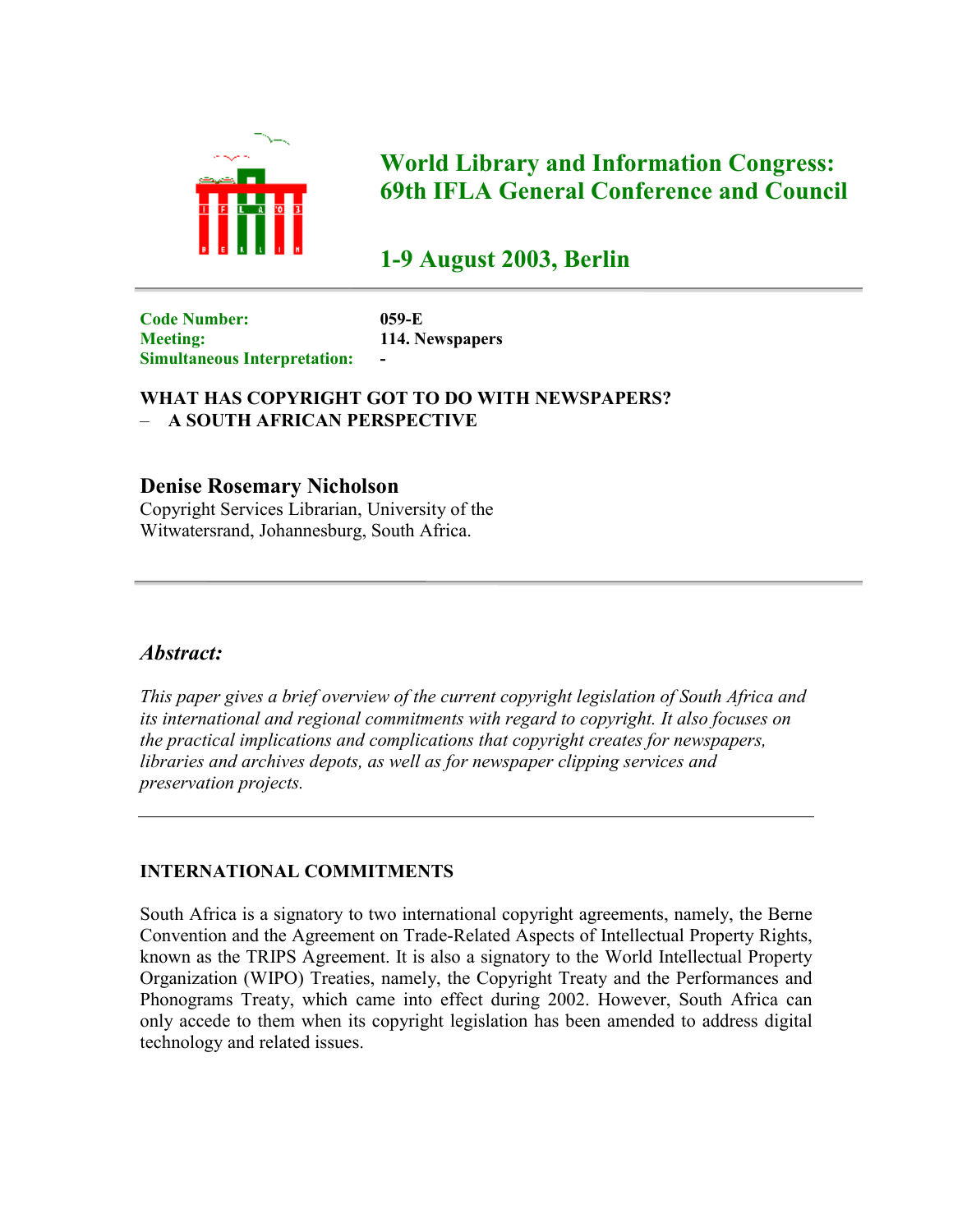#### **REGIONAL SITUATION**

South Africa is the most developed country in the Southern African Development Community(SADC), which consists of  $14$  developing countries.<sup>1</sup> With regard to industrial property (i.e. intellectual property excluding copyright), there is co-operation amongst SADC members, as well as with the various African countries belonging to the African Regional Industrial Property Organization (ARIPO). South Africa also cooperates closely with the United Kingdom Patents Office, the European Union Patents Office and several Middle East countries with regard to industrial property.

However, with regard to copyright, there are no co-operative copyright treaties amongst the SADC countries, nor is there any harmonization of copyright laws in the Southern African region. Thirteen of the fourteen member countries have some form of copyright protection and legislation, but in many cases the laws are very outdated.<sup>[2](#page-1-1)</sup> South Africa's legislation is the most up-to-date, having been amended in 2002. As a result, the importance, application and interpretation of copyright principles in this region differ from one member country to the next.

#### **DOMESTIC SITUATION**

South Africa has its Copyright Act No. 98 of 1978 (as amended) and Copyright Regulations, which have limited exceptions for education. Foreign works, including newspapers, published by signatories to the Berne Convention also have full copyright protection in South Africa.

Since 1999, the educational sector has presented a number of copyright position papers and has made various recommendations to the South African Government, with regard to issues affecting education, e.g. electronic copyright, provisions for the disabled, the distance learner and the illiterate. However, to date, the copyright legislation has not been amended accordingly.

Also, initiatives by the educational sector to discuss copyright issues with the Publishing Association of South Africa (PASA), as well as with the International Publishing Association (IPA), have unfortunately not been successful.<sup>[3](#page-1-2)</sup> The main reason is that there are major differences of opinion with regard to fair use and multiple copying for nonprofit educational purposes. The educational sector is currently drafting proposals addressing these issues and in due course, will present this document to Government and other stakeholders, for further discussion and debate. It is hoped that this will lead to amendment and updating of the copyright legislation in due course.

#### **FAIR USE**

 $\overline{a}$ 

<span id="page-1-0"></span><sup>1</sup> Countries of the Southern African Development Community are: Angola, Botswana, Democratic Republic of Congo, Lesotho, Malawi, Mauritius, Mozambique, Namibia, Seychelles, South Africa, Swaziland, Tanzania, Zambia and Zimbabwe.

<span id="page-1-1"></span><sup>2</sup> According to WIPO's website, Mozambique does not have any copyright legislation to date.<br>URL: http://www.wipo.int/about-ip/en/ipworldwide/pdf/mz.pdf) [May 13, 2003]

<span id="page-1-2"></span> $3$  Meeting held with IPA, together with PASA, in Cape Town, South Africa, in October 2001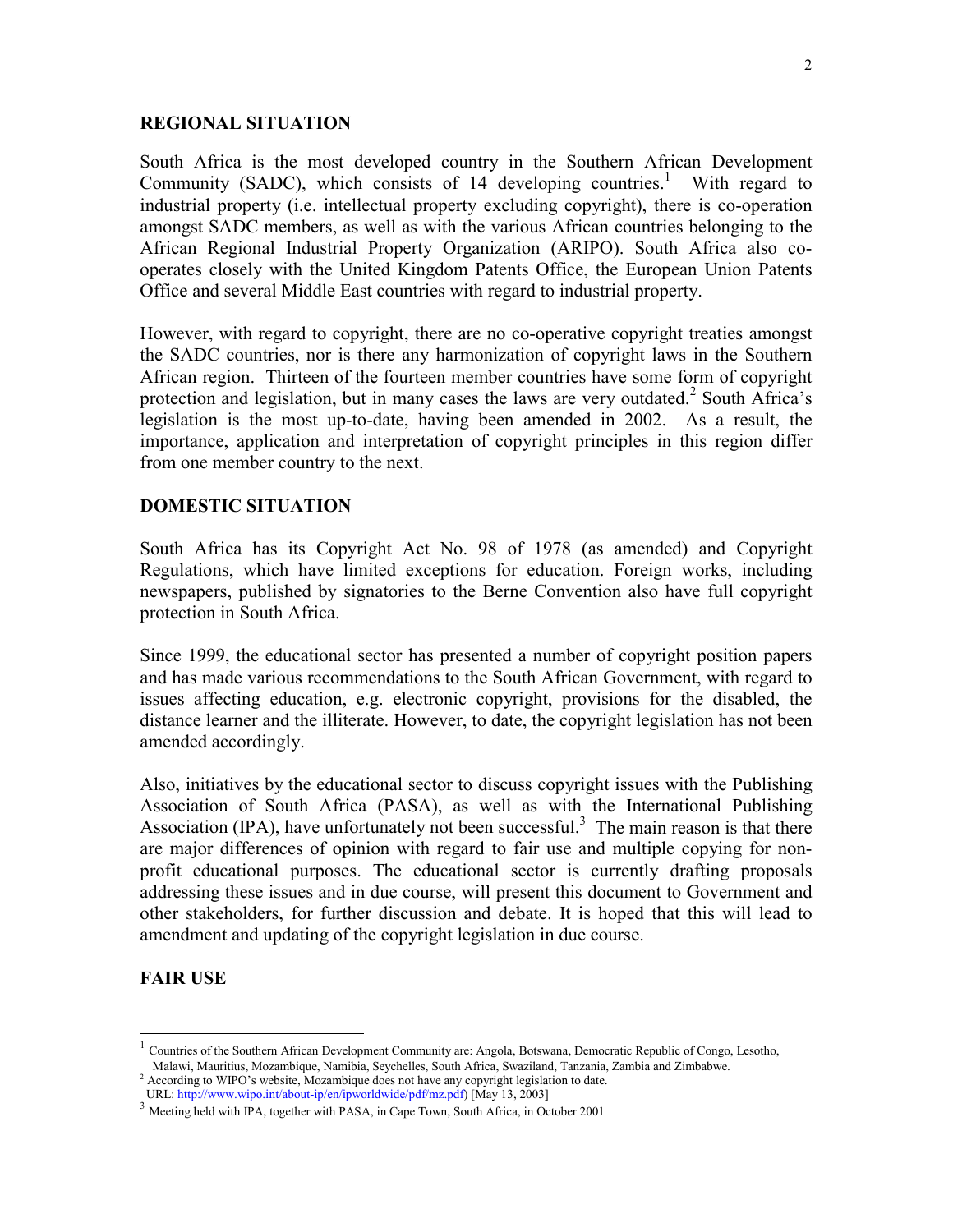Regarding 'fair use', South Africa modelled its 'fair dealing' provisions on the United Kingdom's copyright laws. Fair dealing is permitted in Section 12 of our Copyright Act. 'Fair dealing' permits the reproduction of literary or musical works (as well as works in some other categories), for the purposes of research or private study, or for personal or private use, or for criticism or review, or for reporting current events in a newspaper or s[i](#page-8-0)milar periodical, or by means of broadcasting, or in a cinematograph film.  $\frac{1}{1}$ 

Section 12 (7) of the Copyright Act provides that the copyright in an article published in a newspaper or periodical, or in a broadcast, on any current economic, political or religious topic, shall not be infringed by reproducing it in the press or broadcasting it, if such reproduction or broadcast has not been expressly reserved, and the source is clearly mentioned  $\overline{u}$ 

Section 13 of the Act provides limited exceptions for reproduction by libraries and archives depots and also by teachers at educational institutions, but these do not extend to electronic media. These include limited copies for handouts for students in a classroom situation, but do not make provision for distance learners or for conversions to other formats for persons with disabilities.<sup>[iii](#page-8-2)</sup>

Regarding 'fair use' in the electronic environment, and in the absence of appropriate legislation, cognizance is taken of the statements made by the World Intellectual Property Organization (WIPO) and IFLA that "digital is not different."<sup>[4](#page-2-0)</sup>

In the absence of appropriate legislation for electronic media, the educational sector and libraries find the following guidelines useful: -

- *'Guidelines on Fair Dealing in the Electronic Environment'* by the Joint Information Systems Committee and the UK Publishers' Association; [iv](#page-8-3)
- '*Publishers and Librarians promote common principles on copyright in the electronic en[v](#page-8-4)ironment'* by IFLA and the International Publishers' Association; v
- *'Fair use Guidelines for Educational Multimedia'* by the American Distance Education Consortium.

## **HOW COPYRIGHT PROTECTS NEWSPAPERS**

 $\overline{a}$ 

Newspapers are protected under the category of "Literary works" in our Copyright Act, but they also contain "Artistic works" such as cartoons, photographs, graphics, images and advertisements. When reproducing newspapers or information in newspapers, the term of copyright term has to be considered. In case of literary or musical or artistic works, other than photographs, the term is the life of the author and fifty years from the end of the year in which the author dies, with certain provisos. The term of copyright in the case of photographs is fifty years from the end of the year in which the work is made available to the public with the consent of the copyright owner, or is first published,

<span id="page-2-0"></span><sup>&</sup>lt;sup>4</sup> www.wipo/int.treaties/ip/copyright/statements.html and www.ifla.org/V/press/copydig.htm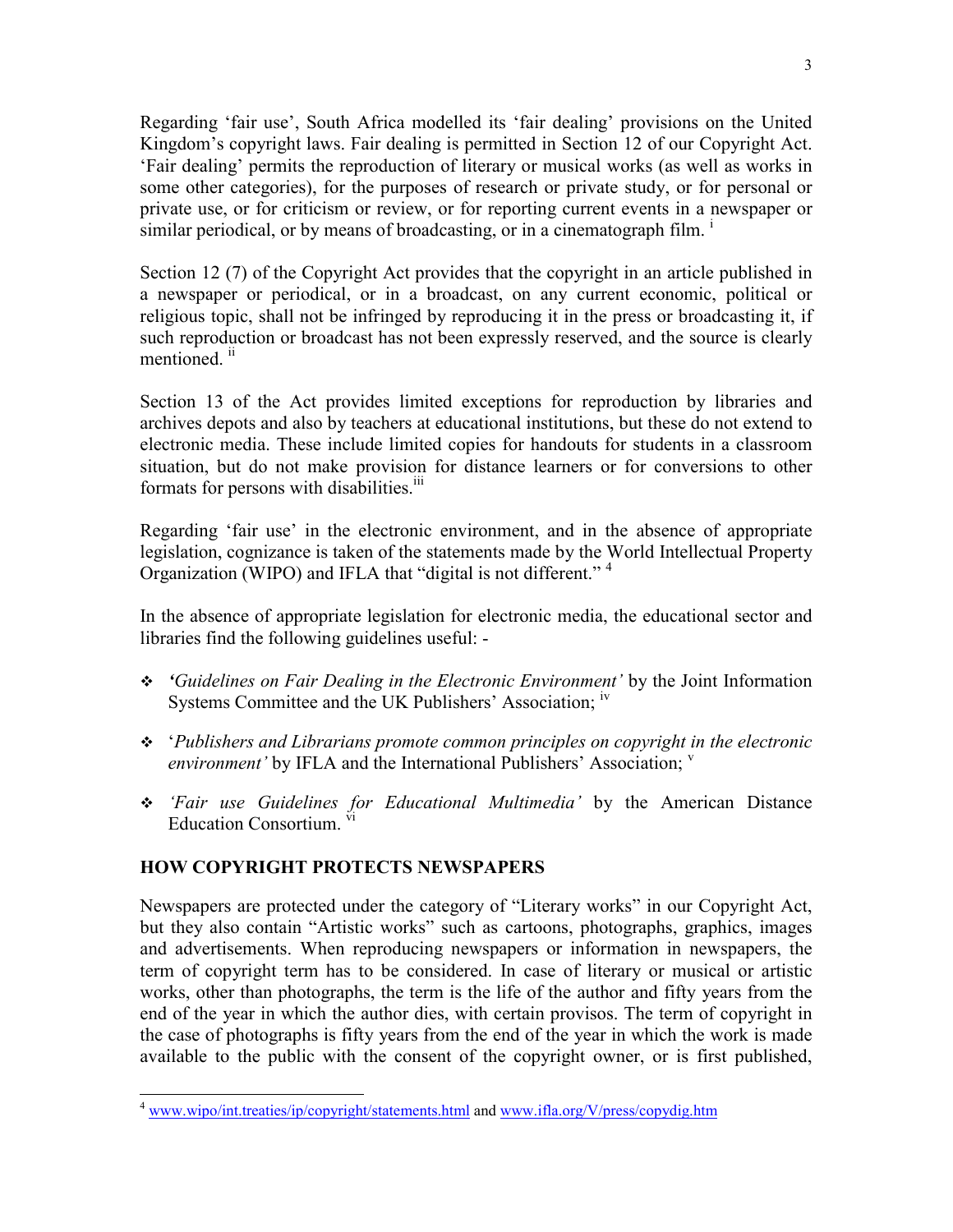whichever term is the longer; or failing such an event within fifty years of the making of the work, fifty years from the end of the year in which the work is made. <sup>[vii](#page-8-6)</sup>

This means that very old newspapers are already in the public domain and are not subject to copyright.

## **COPYRIGHT OWNERSHIP**

Although the copyright law provides that works created within the course and scope of one's employment belong to the employer, newspapers do not always hold copyright in the works that they publish. They generally own copyright in articles written by their own staff, e.g. full-time reporters and journalists. This is seldom the case with regard to works by freelancers or artists, unless the relevant copyright owners assign their rights to the newspapers.

Copyright in artistic works usually belongs to the artists. With regard to photographs, the copyright holder is the person who is responsible for the composition of the photograph, and not the person who physically presses the camera button. The person, who undertakes the arrangements necessary for the creation of a computer-generated literary or artistic work, is the copyright holder. <sup>[viii](#page-8-7)</sup>

Copyright in readers' letters remains with the writer as author, but the editor can alter or shorten it as long as these amendments do no affect the credit or literary reputation of the writer. [ix](#page-8-8)

There is no copyright in 'news of the day' nor in speeches of a political nature, although the author of the speech has the exclusive right of making a collection of his/her speeches.  $x$ 

In the course of sub-editing, a sub-editor may change a work considerably or he/she may impart to the work a quality or character which it previously did not possess. This would result in copyright in the amended article being vested in the sub-editor, whilst copyright in the original article would remain with the journalist. Where the contributions are both substantial in the resultant work, it will be one of joint authorship with copyright vesting in the co-authors $^{x_1}$ 

A copyright holder may grant non-exclusive licences, to another party, by verbal or written agreement. However, an exclusive licence must be reduced to writing and must be signed by or on behalf of the licensor.

Assignment of copyright must be reduced to writing and signed by or on behalf of the copyright holder/assignor. Copyright may also be bequeathed by will, and in circumstances where ownership in property devolves through operation of law, as on death or insolvency, ownership of copyright will likewise devolve. <sup>[xii](#page-8-11)</sup>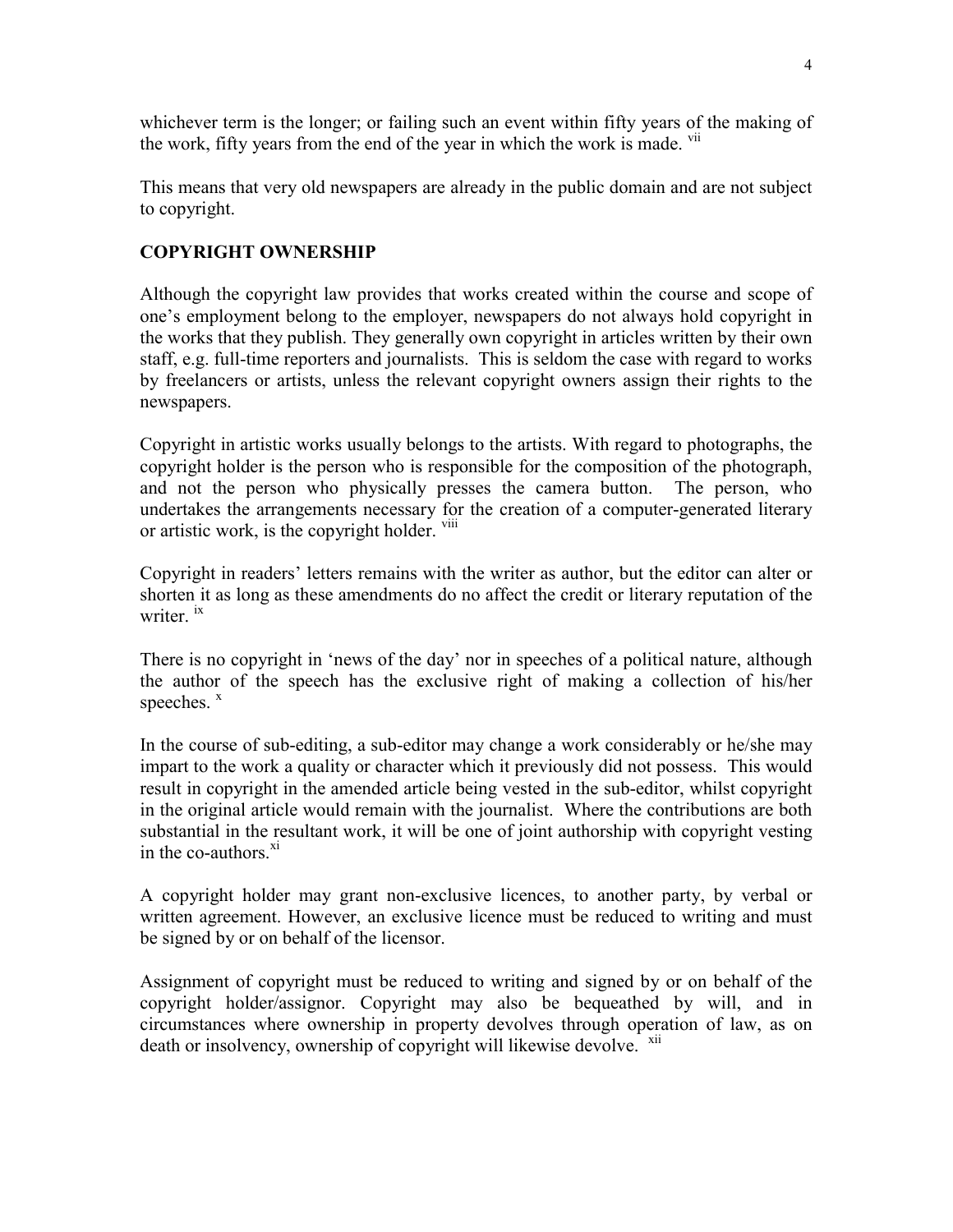#### **COPYRIGHT CLEARANCE**

South Africa does not have a Newspaper Licensing Agency to clear copyright for newspapers. Also, the Johannesburg-based Dramatic, Artistic and Literary Rights Organization (DALRO), which clears copyright for reprographic reproductions, has no mandate to clear copyright for newspapers.

Under legal regimes such as South Africa's (i.e. voluntary collective licensing), newspapers customarily do not entrust their rights to collective administration, in view of the complexities involved. As newspapers feature material from various external sources, copyright in each article, image, artistic work or photograph needs to be researched individually to establish the copyright clearance source. [xiii](#page-8-12)

Newspaper publishers themselves need to obtain permission to publish material in their publications. In the absence of a Licensing Agency, they have to apply directly to rightsowners. In the case of international media, they often have to enter into individual licence agreements before the material can be used. They cannot reproduce, re-format or digitize material unless they hold the copyright or have been mandated to do so. Internationally, the controversial case of Tasini vs. New York Times is an example where the newspaper was sued for publishing freelancers' works electronically, when it only had the rights to publish them in print. $\delta$ 

Sometimes newspapers do not permit other newspapers to reproduce or re-format fulltext versions, but they may allow links to their websites. Newspapers also have to be very prudent when using material from other sources. A local newspaper editor gave me the following example. A newspaper once slightly altered an item in a picture from another newspaper to suit the context of its story. There was no malicious intent to infringe and was done quite innocently by the artist concerned. The other newspaper took exception and threatened legal action on the grounds of intentional copyright violation. The matter was resolved without litigation, but a formal apology was demanded and further editions containing the 'infringement' had to be withdrawn.

Permission is sometimes denied for reproduction of a whole item (especially images) or portions of it (e.g. the text may be used but not the images), or the usage conditions may be impractical, which means that the desired information cannot be reproduced. This can cause serious gaps in a digital collection, for instance.

Only if a newspaper holds copyright, can it grant permission and charge copyright royalties. Some newspapers in South Africa do charge, but the majority of them waive fees for non-commercial or educational purposes. They naturally require full acknowledgement. However, international newspapers charge high copyright royalties, which are obviously payable in foreign currency.

 $\overline{\phantom{a}}$ 

<span id="page-4-0"></span> $<sup>5</sup>$  Tasini v New York Times - http://www.jmls.edu/cyber/cases/tasini1.html</sup>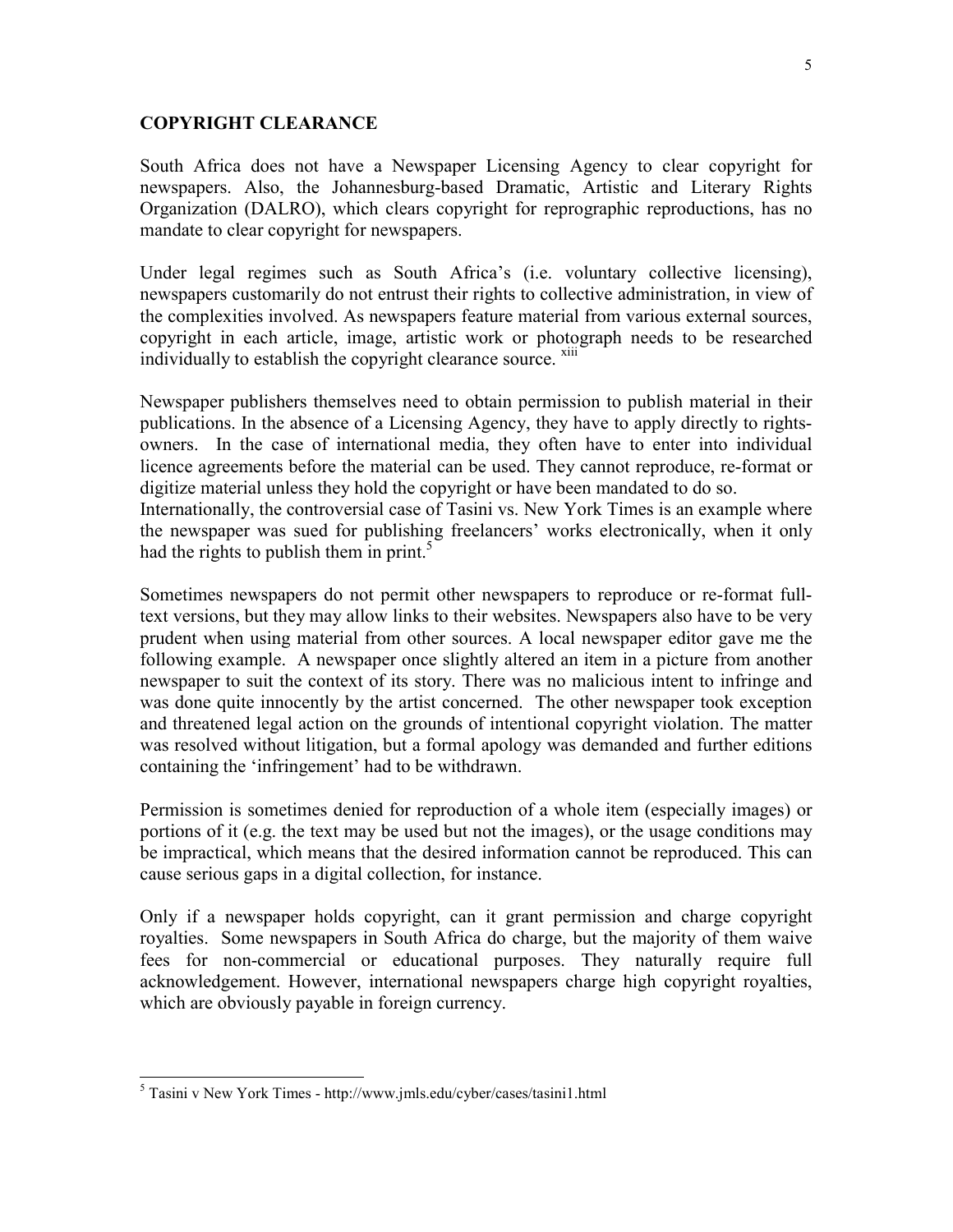If a newspaper does not hold copyright and has no mandate to grant permission for reproduction of works, it has to refer users to rights holders/owners directly. This is timeconsuming and problematic, especially if the rights-holder's whereabouts are unknown, or where there is more than one author/artist. Also, where rights holders/owners are deceased, their heirs have to be contacted. Establishing who the heirs are and their whereabouts presents many problems. It is also difficult to trace rights holders/owners if, for example, they are defunct entities or have merged with other entities, or have assigned their rights to third parties.

## **COPYRIGHT AND NEWS-CLIPPING SERVICES**

In South Africa, there are many media monitoring services or news-clipping services provided by libraries and commercial firms. I visited two firms in Johannesburg, namely, Newsclip Media Monitoring and SA Press Group, to find out how copyright affected them.

*Newsclip* subscribes to over 800 periodical and newspaper titles and provides mainly *original* clippings to their clients. Copyright is not a problem, except in cases where it is necessary to photocopy an article. A representative of this firm confirmed that the provision of original clippings to their clients was in accordance with fair dealing, as provided for in Section 12 of the Copyright Act.

*SA Press Group* also subscribes to a large number of journal and newspapers, but provides *photocopied* clippings to its clients. It finds copyright fees very expensive and the clearance process very slow and problematic. In recent years, the Group has entered into many formal licence agreements with rights holders/owners, to enable it to provide an efficient service to its clients. It also provides an online article service, which is licensed. A representative of this firm said that he would like to see the establishment of a Newspaper Licensing Agency in South Africa, as this would be a solution to the ongoing copyright problems. The process could then be streamlined and the collection of royalties would be centralized.

I also spoke to a Johannesburg-based corporate librarian of a large international firm. She provides a clipping service for staff only, via the Intranet. She confirmed that copyright clearance is problematic and very slow and that royalties are excessive. Users require information virtually immediately and cannot wait for weeks to obtain permission. She suggested that newspapers should rather include a copyright fee in their subscription fee to allow for copying and scanning of articles, particularly for in-house or Intranet purposes. Alternatively, she felt that a Newspaper Licensing Agency might resolve the problems, but only if the fees were reasonable and requests could be submitted retrospectively and not prior to reproduction.

## **COPYRIGHT AND DIGITIZATION PROJECTS**

Our copyright law does not permit multiple copying (other than in the limited exceptions in Section 13 of the Act). It does not permit adaptations or conversions, without prior permission. In most digitization projects, the goal is to provide better access to more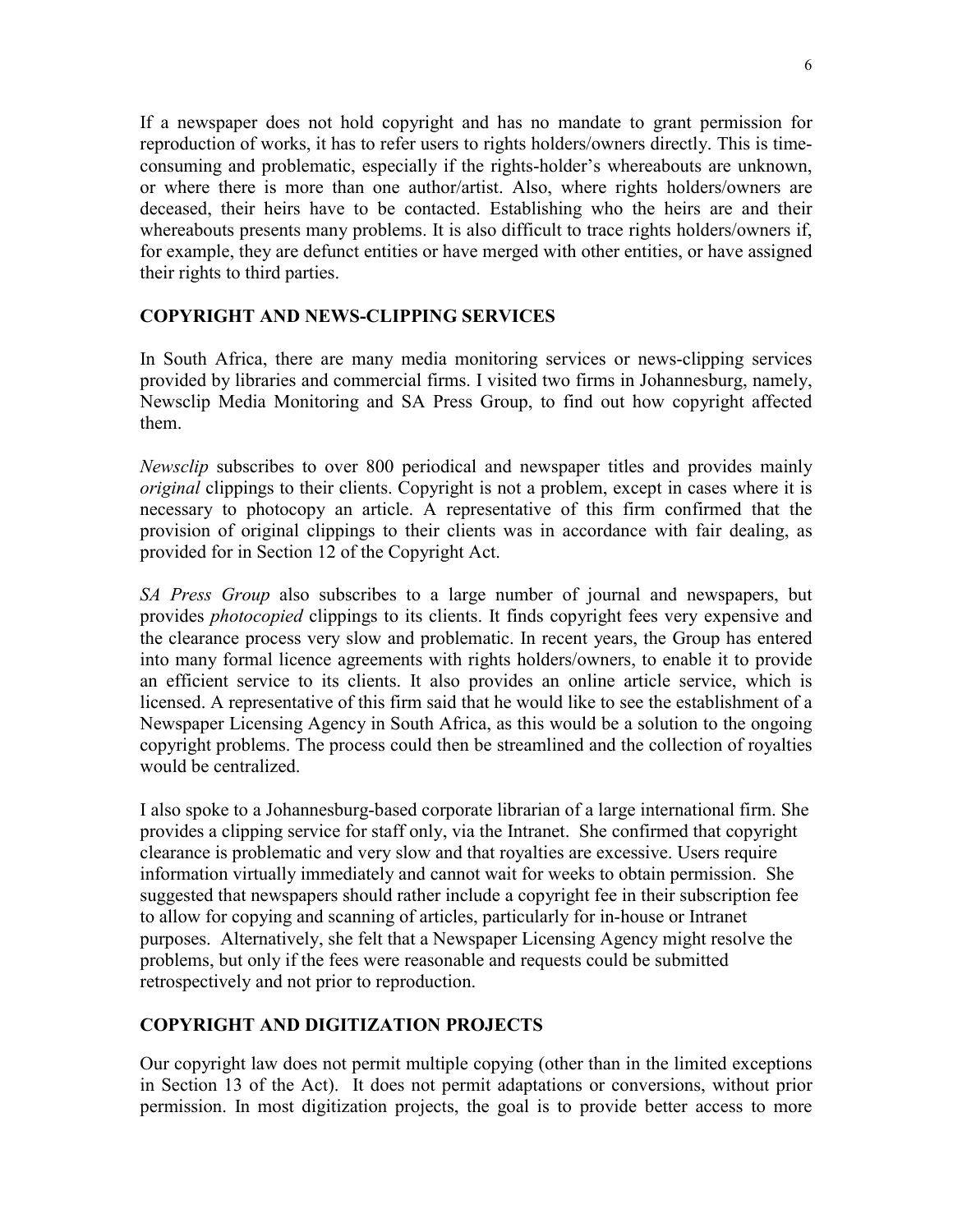users. This involves multiple copying, which is not permitted in the legislation. Also, the technical process of digitization automatically creates more than one copy, so for digitizing a whole or large portion of a newspaper collection, copyright clearance is necessary. Rights holders/owners are reluctant to give permission for digitization projects, especially since they can be accessed by millions of people all over the world.

There are also practical problems involved in obtaining permission for such projects. For example, the Digital Imaging Project of South Africa (DISA) experienced problems with copyright when digitizing a previously banned collection of anti-Apartheid periodicals forthe period 1960 to 1990.<sup>6</sup> The clearance process was exceptionally slow. Some rights holders/owners did not respond to requests for permission. Others could not be traced, so some works could not be cleared for copyright. These works had to be excluded from the project, thus leaving gaps in the collection. Copyright fees were waived for this project, because of the nature of the material, but for other projects, copyright clearance could become an expensive budgetary item. One of the problems facing librarians, when seeking digitization rights, is the very considerable variation in pricing, which they experience from different sources. Many smaller publishers appear willing to grant permission without charge, while large publishers' methods and rates of payment vary considerably. [xiv](#page-8-13)

Digital preservation is a vital part of the creation and management of any digital collection. Invariably, any preservation strategy will require the occasional re-mastering of the digital images (possibly onto new storage media) or re-formatting (to accommodate new technological changes). This will also require permission from the copyright holders/owners. It is therefore good practice to negotiate rights to move and change file formats 'in perpetuity' where possible, so that the project does not have to seek permission each time such a change is made as part of the preservation strategy.  $^{xy}$ 

When negotiating contracts for copyright clearance and usage of material, provisions must be made for fair use, inter-library loans, archiving, hyperlinking, and multiple copying, if possible. Indemnities against litigation or prosecution should also be secured. It is important that any digitization project (and its host institution) considers issues such as ethics, data protection, the intellectual property of the works in the collection, as well as the intellectual property of the project itself. This includes providing simple, concise copyright notices on the project's web page, stating how and for what purposes the material can be used. <sup>[xvi](#page-8-15)</sup>

#### **BARRIERS TO ACCESSING INFORMATION**

Unfortunately, copyright creates problems for news-clipping services, but more so, it creates barriers for libraries and archival services, especially with regard to preservation projects, including microfilming and digitization. Most libraries or archives depots have newspaper collections and many are in a poor condition caused by various factors, e.g. brittle or inferior paper, damage by worms and other pests, poor atmospheric conditions,

 $\overline{\phantom{a}}$ 

<span id="page-6-0"></span><sup>&</sup>lt;sup>6</sup> DISA website: http://disa.nu.ac.za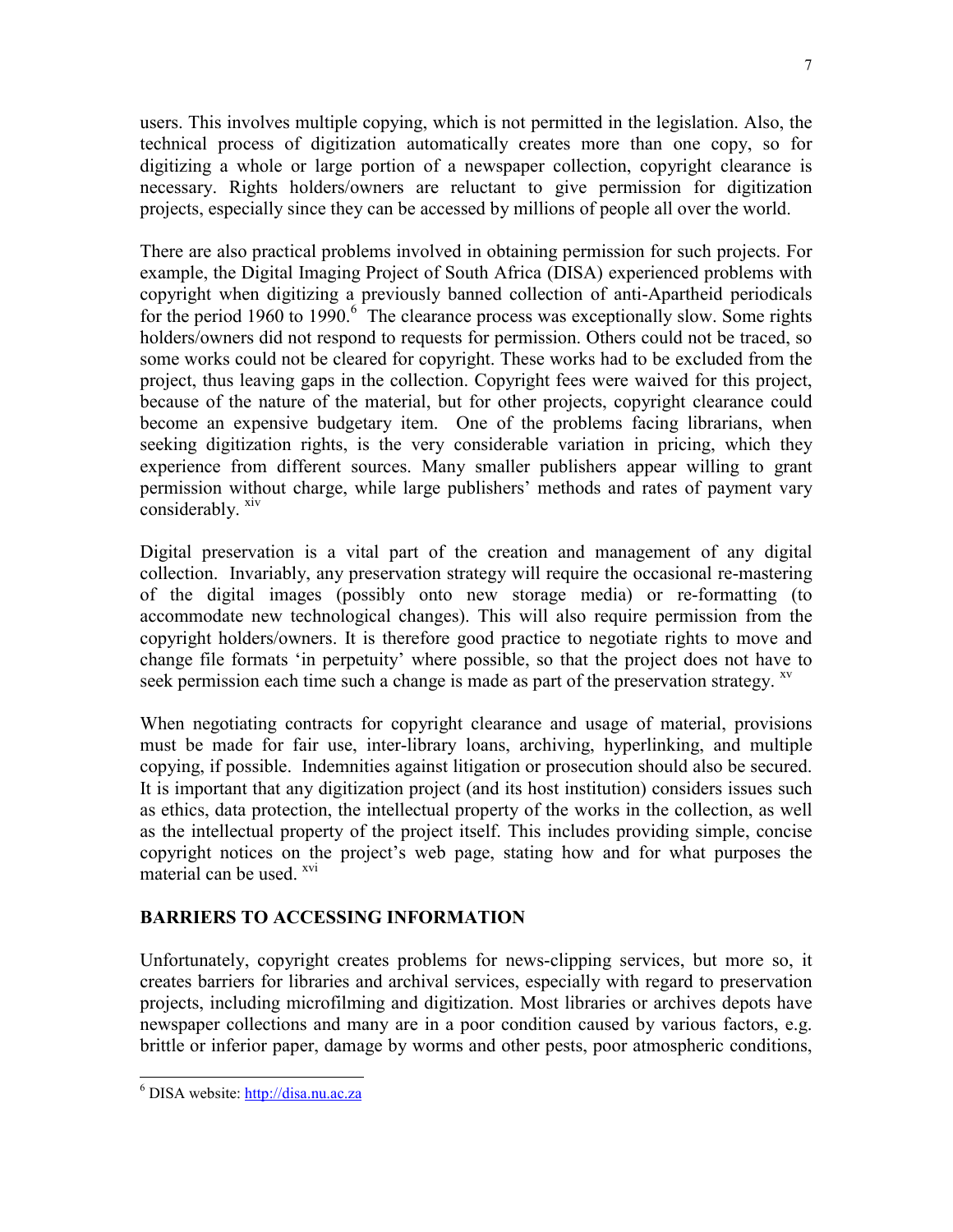constant usage or inadequate storage space, etc. Many are too fragile to be handled any more and unless they are preserved properly, they will not be accessible at all.

Newspapers are an important part of a country's heritage and history and are used by consumers from all walks of life, for all different purposes. They should not be allowed to deteriorate to the extent that the information contained in them is lost forever.

Although most libraries in South Africa, as well as in other developing countries, do not have the resources to convert newspapers or other collections to other formats, e.g. microfilm or digital formats, some have been fortunate to receive donations from international donors to address special collections.

Because of the many problems associated with copyright, libraries needing to microfilm or digitize newspaper collections can only include very old material, which is already in the public domain. If the collection is split into different formats, based on which sections have been cleared for copyright, there will be problems with storage, preservation and maintenance of the split collections. Moreover, access to the information contained in the collections will be hampered.

For preservation purposes and accessibility purposes, newspapers need to be microfilmed and digitized. However, libraries and archives depots are faced with copyright clearance and associated problems with regard to material that is not yet in the public domain. Very often, there is a lack of funds for copyright clearance too. This means that part of or whole collections of newspapers will eventually be lost to everyone.

Newspaper publishers themselves do not keep back-runs of their publications for any length of time and have effectively transferred the responsibility and financial burden of maintenance and preservation of newspapers to libraries and archival services. In fact, many newspapers refer users to libraries when they receive requests for their earlier publications. Libraries are expected to maintain, preserve and make these publications available to users, but receive little or no resources or assistance from newspaper publishers. This problem needs to be addressed. Newspaper publishers need to play a more responsible role if they want their publications to serve the citizens of South Africa, as well as other interested users around the world, for more than one generation.

## **CONCLUSION**

Copyright has various practical implications and complications for newspaper publishers themselves, as well as for consumers and collectors of newspapers. Although copyright has its positive aspects for creators and authors, it is often a barrier to accessing information for users. It retards the dissemination of information, e.g. in libraries, as well as in archival and news-clipping services. It definitely creates a barrier to microfilming and digitization projects and in the process, it affects access to information in newspaper collections.